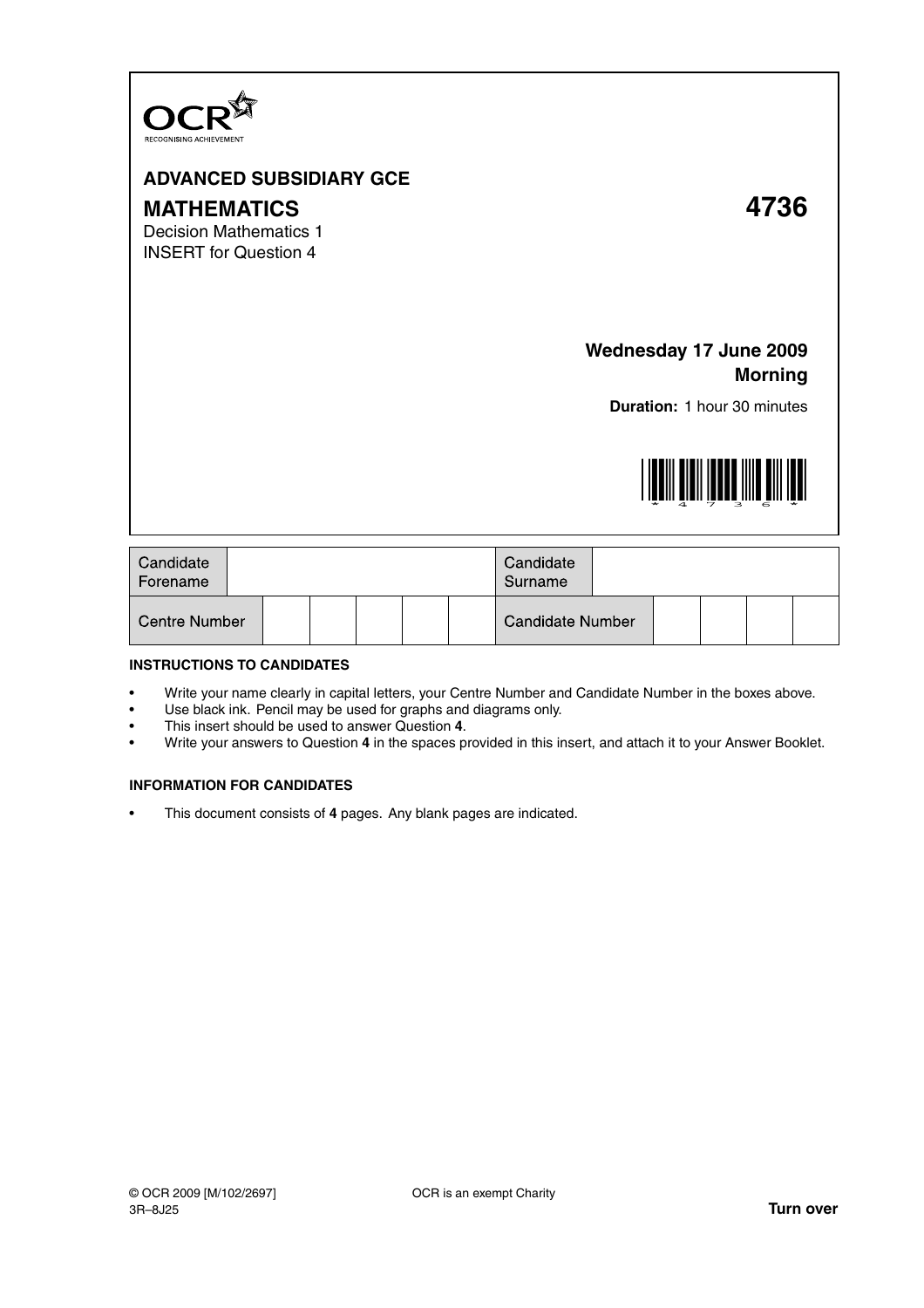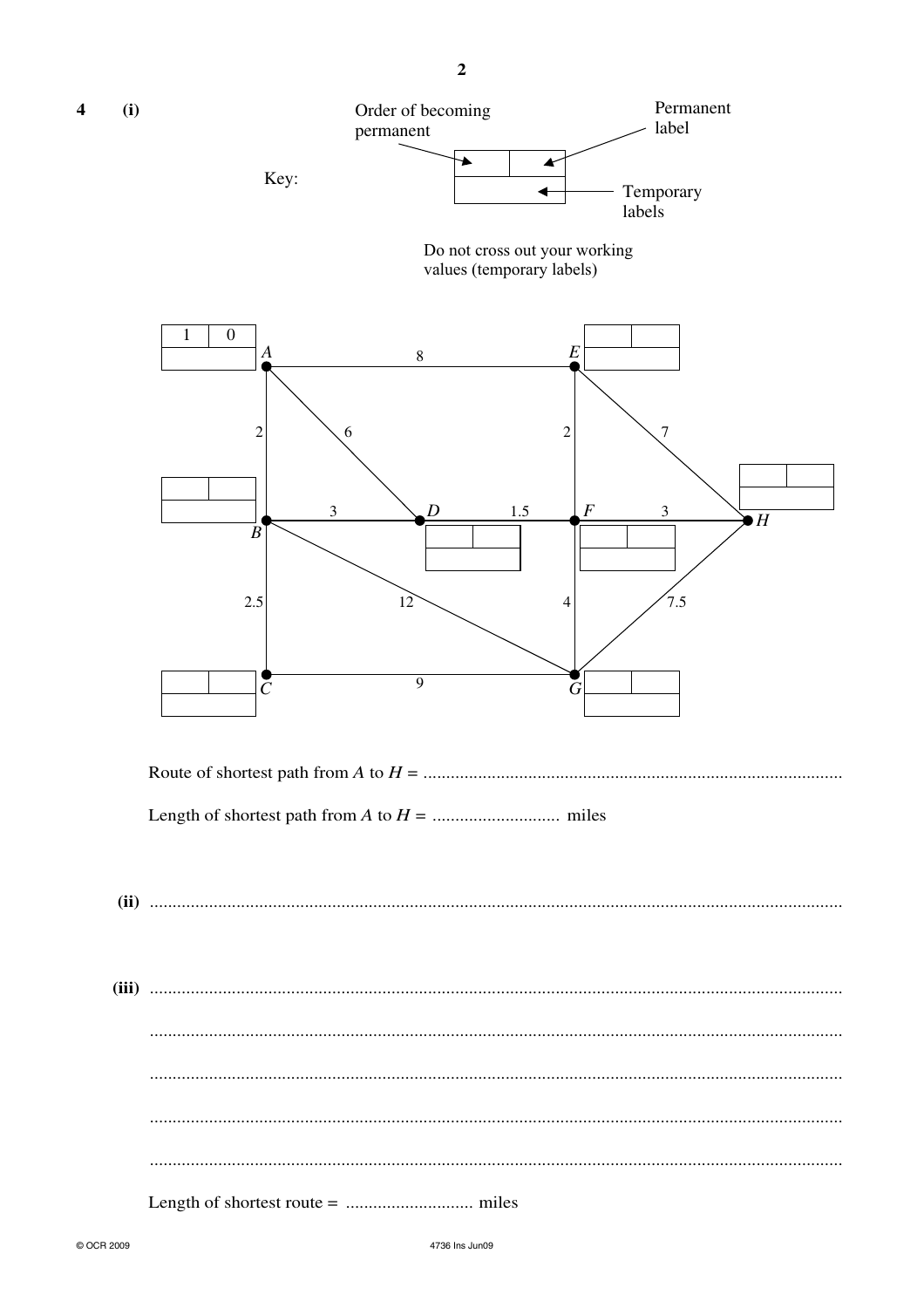$(vii)$